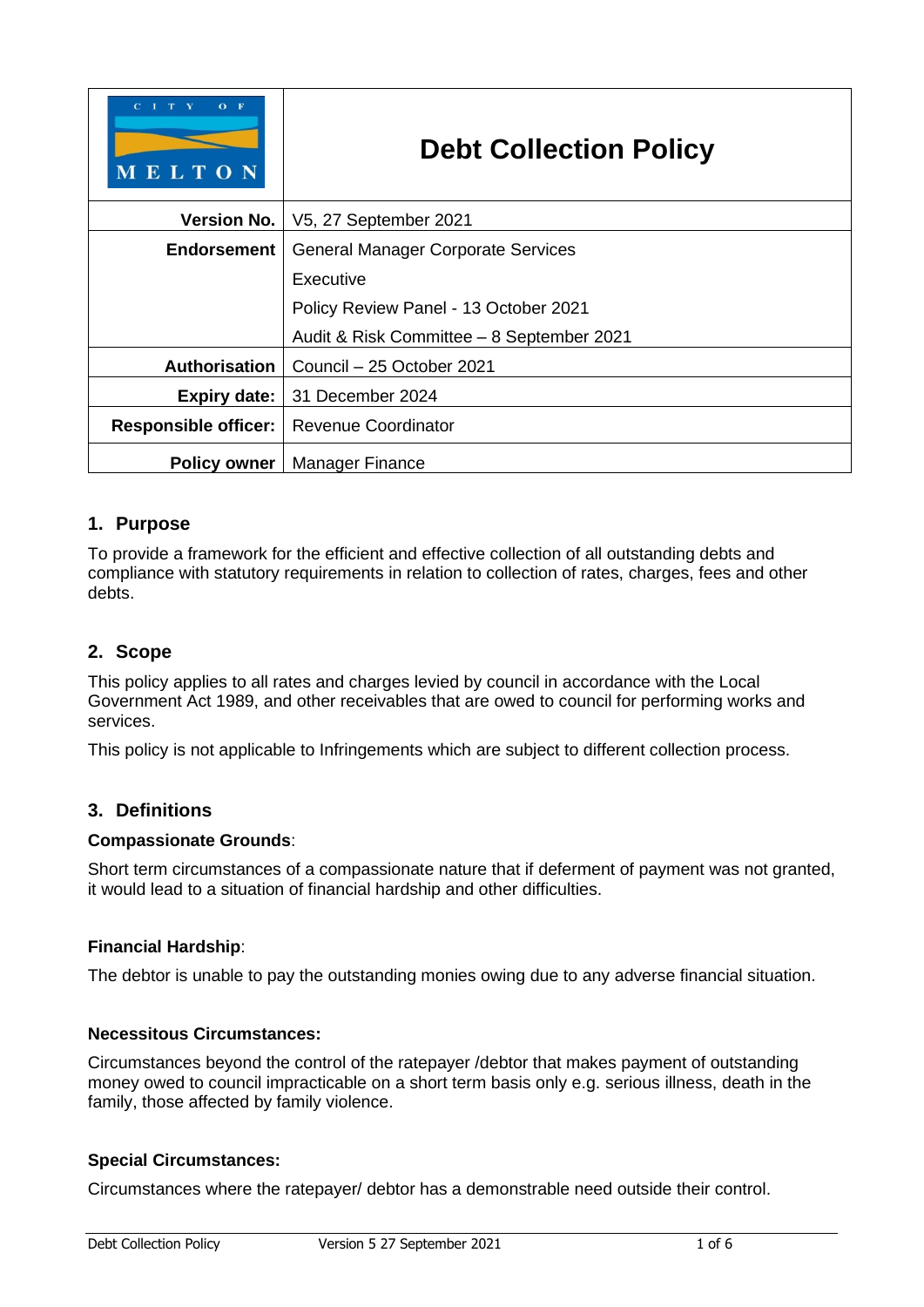# **4. Policy**

Council has a responsibility to ensure monies owed to it are collected in a timely, effective and efficient manner to finance its operations and ensure effective cash flow management. Whilst carrying out this responsibility, Council will:

- Ensure that the process is transparent to everyone;
- Treat all people fairly and consistently under this policy;
- Treat all matters under this policy confidentially; and
- Treat people with respect and sensitivity in considering their circumstances.

The management and recovery of outstanding debt is an important aspect of the Council's Financial Management function. The powers available to Council in pursuing outstanding debts is set out in the Local Government Act 1989.

### **4.1 Debt Groupings**

Amounts owed to Council can be categorised into several broad base groups including

- Rates and Charges
- Special Rates and Charges
- Loans and Lease agreements
- Sundry Debtors

Each grouping, by its particular nature, requires distinct methods of debt collection procedures and will be considered accordingly. The detailed collection procedures applying to these groups of debtors are attached to this policy. Collection processes to be followed for each debtor groupings are:

#### **4.1.1 Rates and Charges debts**

#### **Standard collection process**

#### 4.1.1.1 Failure to pay Instalments due

Council currently offers payment by instalment on 30 September, 30 November, 28 February and 31 May each year. Statutory interest charges will be charged, in accordance of section 172 of the Local Government Act 1989, for payments not made on the due dates mentioned above.

#### 4.1.1.2 Reminder Notices

Reminder notices are forwarded to all unpaid rates accounts within 10 days of the instalment due dates, requiring payments within 10 days or to negotiate and enter a "Payment Arrangement". Any such payment arrangements should clear the debt within a 6-12 month period. Extended payment arrangements of more than 12 months duration will be considered under Council's Financial Assistance (Rates & Charges) Policy.

#### 4.1.1.3 Outbound collection activity

Council via SMS, phone call, email, field calls will make reasonable attempts to contact ratepayers in arrears and those who may have difficulty contacting Council due to circumstances beyond their control. Taking legal action against a ratepayer is a last resort.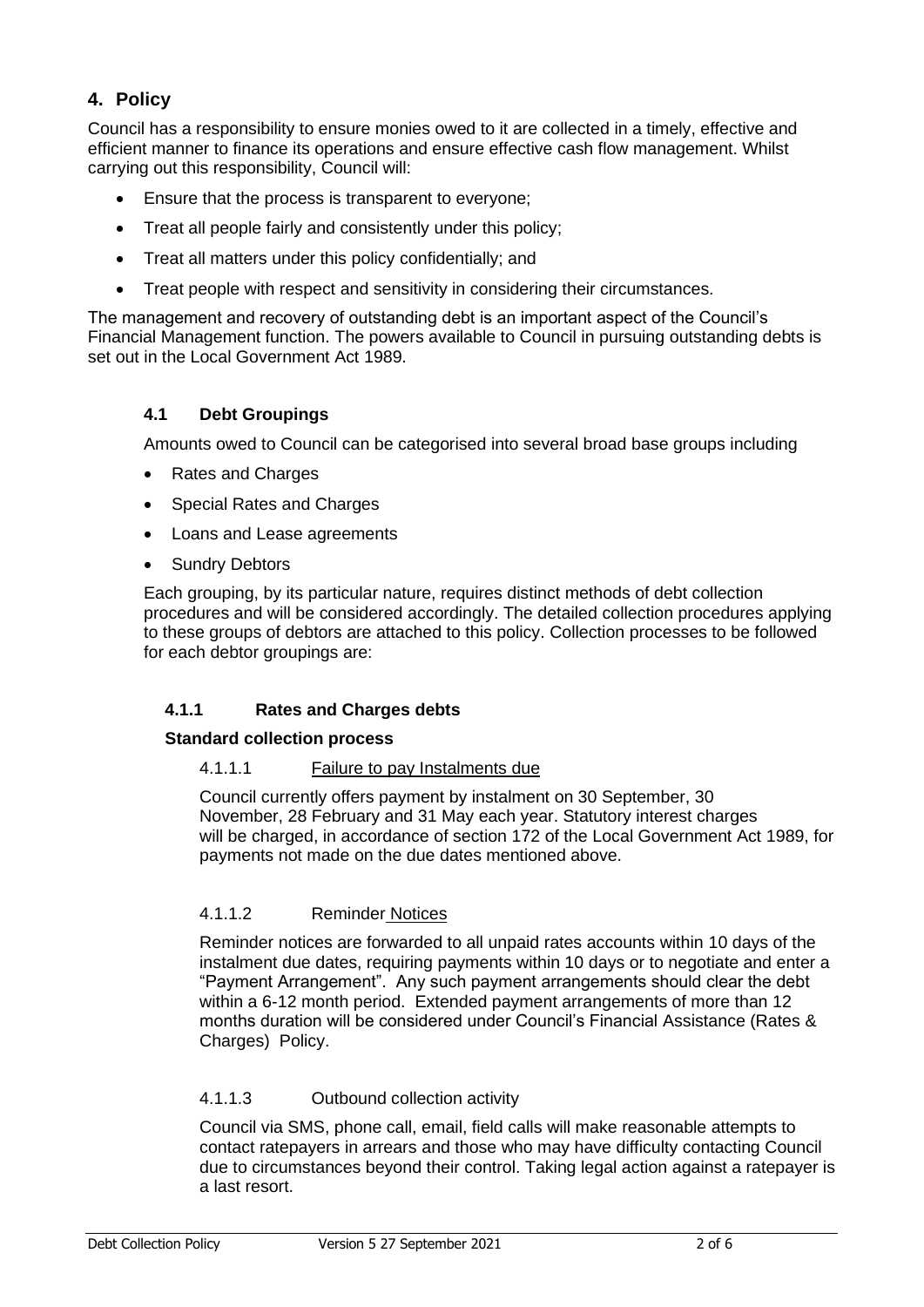### 4.1.1.4 Magistrate Court Actions

Rate payers who do not respond to "Reminder Notice" will be subject to the following formal collection processes.

- SMS, phone call, email
- Debt Collection Agency Final Notice
- Solicitors Demand letter
- Field call
- Issue of Complaint
- Issue of Judgement Order
- Summons for Oral Examination of debt at the Magistrates Court
- Warrant of Apprehension served for failure to attend Courts for Oral **Examination**
- Contact by Debt Collection Contractor to follow up the repayment arrangement
- Issue of Warrant to Seize Property, Attachment of Earnings Application, Garnishee of Wages
- Reporting to mortgage financier of ratepayer's indebtedness to Council
- Bankruptcy proceeding
- Winding up of companies.

The above actions incur the Magistrates Courts Civil Procedures-Scale of Costs, all of which are recoverable from the ratepayer.

Discretion of the Manager Finance is exercised in proceeding with any of the above actions, dependent upon size of the debt, length of debt accrual and past history of ratepayer.

If Council officers have been alerted of necessitous circumstances impacting a ratepayer such as family violence, Revenue Coordinator and Manager Finance are to be informed of the matter. Any proposed collection activity will require approval by Revenue Coordinator and Manager Finance.

Councils collections agency must at all times abide by the ACCC Debt collection guidelines for collectors and creditors.

#### 4.1.1.4 Sale of Property to recover outstanding rates-Section 181 of the Local Government Act 1989

The Manager Finance will prepare a report to Council of properties proposed for sale to recover unpaid rates and charges on a yearly basis to Executive, and then to Council if action is required as per Local Government Act.

The report is to reflect those properties where all measures to collect the debt has been unsuccessful and officers believe proceeding to sell the property is justified and worthwhile. The report will be supported by a confidential listing of all required details for council to make an informed determination on each individual debtor, including the debtor's financial circumstances if known, debt history, costs involved and any other relevant matters.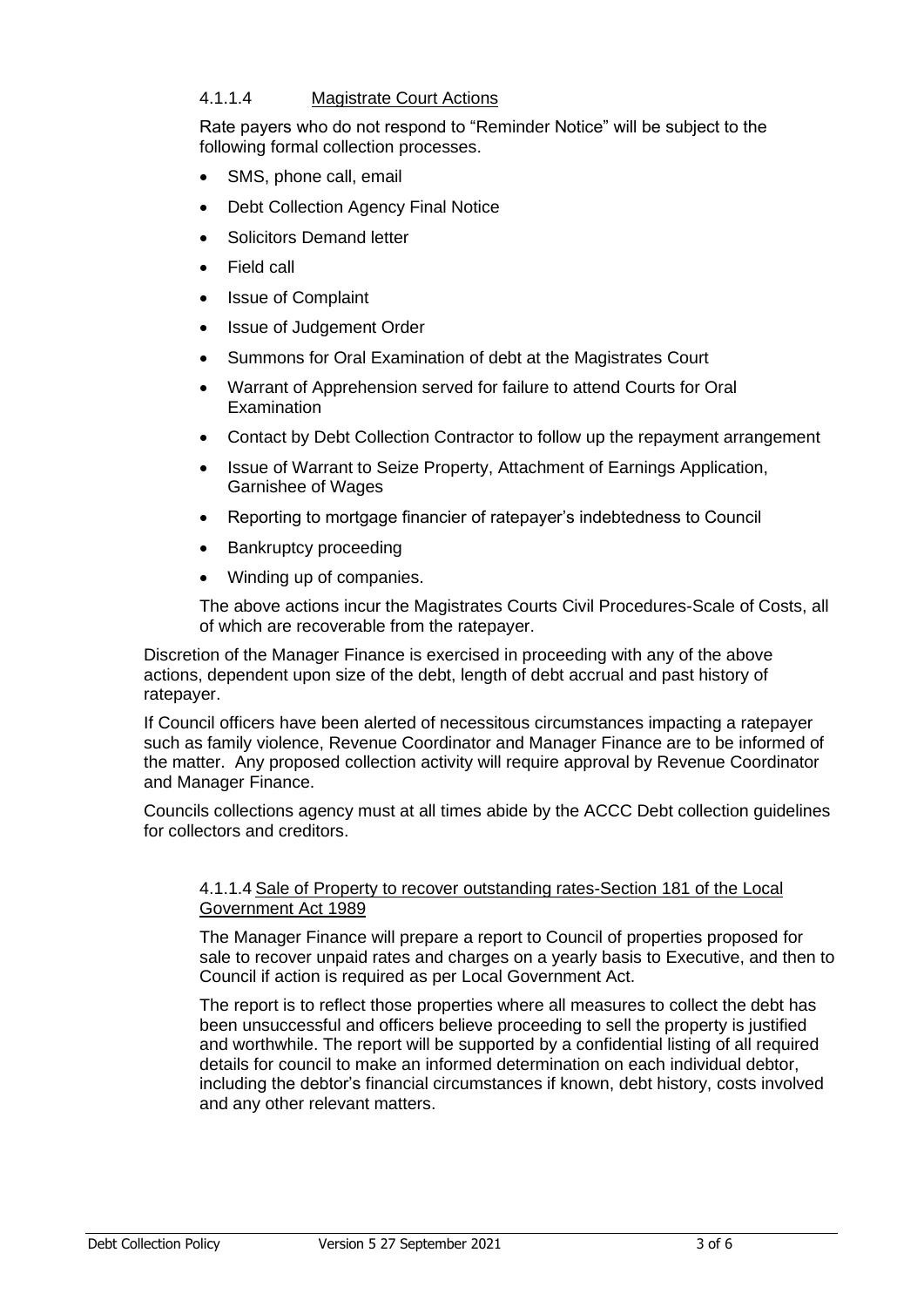## **4.1.2 Special Rates and Charges:**

#### **Standard Collection Process**:

Initial accounts, for any special rates and charges, are forwarded once the special rate or charges has been formally declared. The payment terms will be as agreed in the declaration of special charges and rates for each scheme.

#### 4.1.2.1 Reminder notices:

Reminder notices are forwarded when payments are not received on due date.

#### 4.1.2.2 Follow up action:

As per rates and charges procedures.

#### **4.1.3 Loans and Lease Agreements**

#### **Standard Collection Process**

Council has several loans and lease agreements with community organisations and businesses. Repayments are identified in the agreement and a repayment schedule is provided. Notices for these are forwarded one month prior to the due dates.

#### 4.1.3.1 Reminder notices

Monthly statements are sent to unpaid accounts.

#### 4.1.3.2 Over 90 days overdue

Accounts not settled for more than 90 days are referred to the responsible Council Officer for follow up.

### 4.1.3.3 Final Notices:

In the absence of any suitable payment arrangement / non-compliance of payment arrangements, final notices are initiated as a step before legal recovery processes commence.

Future use of Council facilities may be restricted if no satisfactory payment plan is entered into.

#### **4.1.4 Sundry Debtors**

### **Standard Collection Process**

Statement of accounts / invoices are forwarded on a monthly basis

4.1.4.1 Reminder Accounts

Statement of accounts incorporating arrears outstanding to be sent in following month.

#### 4.1.4.2 Overdue accounts

Respective Council Officers are provided with a list of overdue accounts. Responsible Officers advise Finance of further actions.

#### 4.1.4.3 Credit notes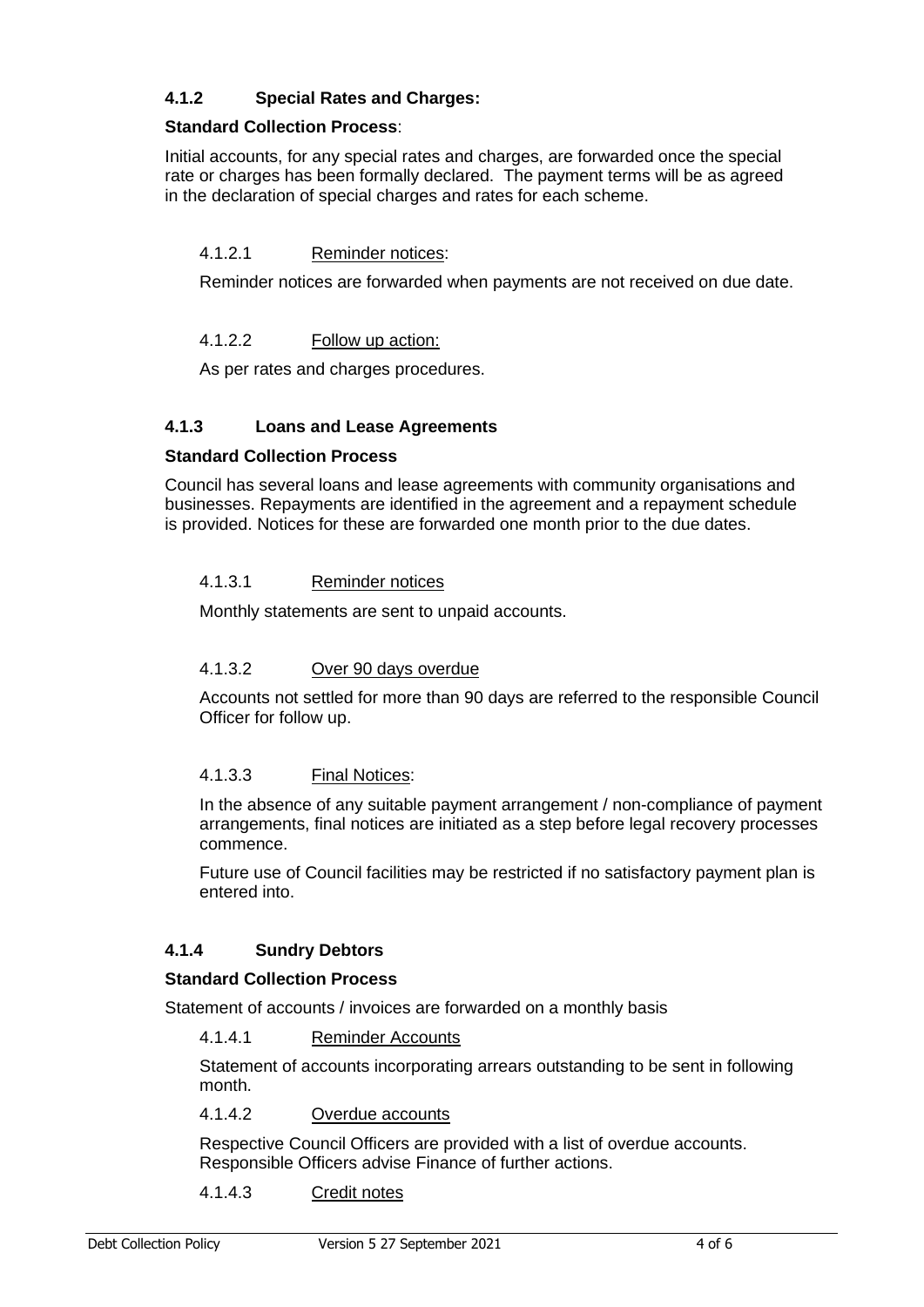A "Request for Credit Note" must be completed using Council's Customer Action Request (CAR) system.

4.1.4.4 Write Off of Bad Debts

Debts may be written off where there is no expectation of recovering the amount owing.

Any write offs must be authorised by the Manager Finance.

## **4.2 Financial Assistance (Rates & Charges) Policy**

Provision of Council's Financial Assistance (Rates & Charges) Policy will be used to assist Council's debtors here applicable before other debt collection procedures are enforced.

## **5. Responsibility**

### **5.1 Debt Recovery Officer**

Responsible for day to day enforcement of the policy with necessary guidance from Revenue Coordinator.

### **5.2 Revenue Coordinator**

Responsible to ensure that the policy is implemented in a consistent manner across all areas of Council, with necessary approval from the senior management of the Council.

#### **5.3 Staff**

This policy seeks to maintain and enhance Council's integrity and standing in its dealings with its debtors. It is expected that when Council staff have dealings with Council's debtors, that:

- All debtors are shown utmost respect, courtesy, and diligence in all dealings.
- High levels of ethics are adhered to, particularly when dealing with those debtors regarded as being in necessitous or disadvantaged circumstances.
- All debt collection arrangements are treated as strictly confidential.
- Maximum possible collection targets are sought by Council.
- Any negotiated arrangements are as per the documented guidelines stipulated in subsequent sections of this policy.

## **6. References and links to other documents**

## **6.1 Legislation**

- Local Government Act 1989 with references to the following Sections
	- o Section 170 Deferred payment of rates and charges
	- o Section 171 Waiver of rate or charge or interest
	- $\circ$  Section 172 Council may charge interest on unpaid rates and charges
	- o Section 177 Council may require occupier to pay rent
	- $\circ$  Section 180 Council may take legal action to recover unpaid rates and charges
	- $\circ$  Section 181 Council may sell land to recover unpaid rates and charges
- The Privacy and Data Protection Act (2014) Penalty Interest Rate Act 1983